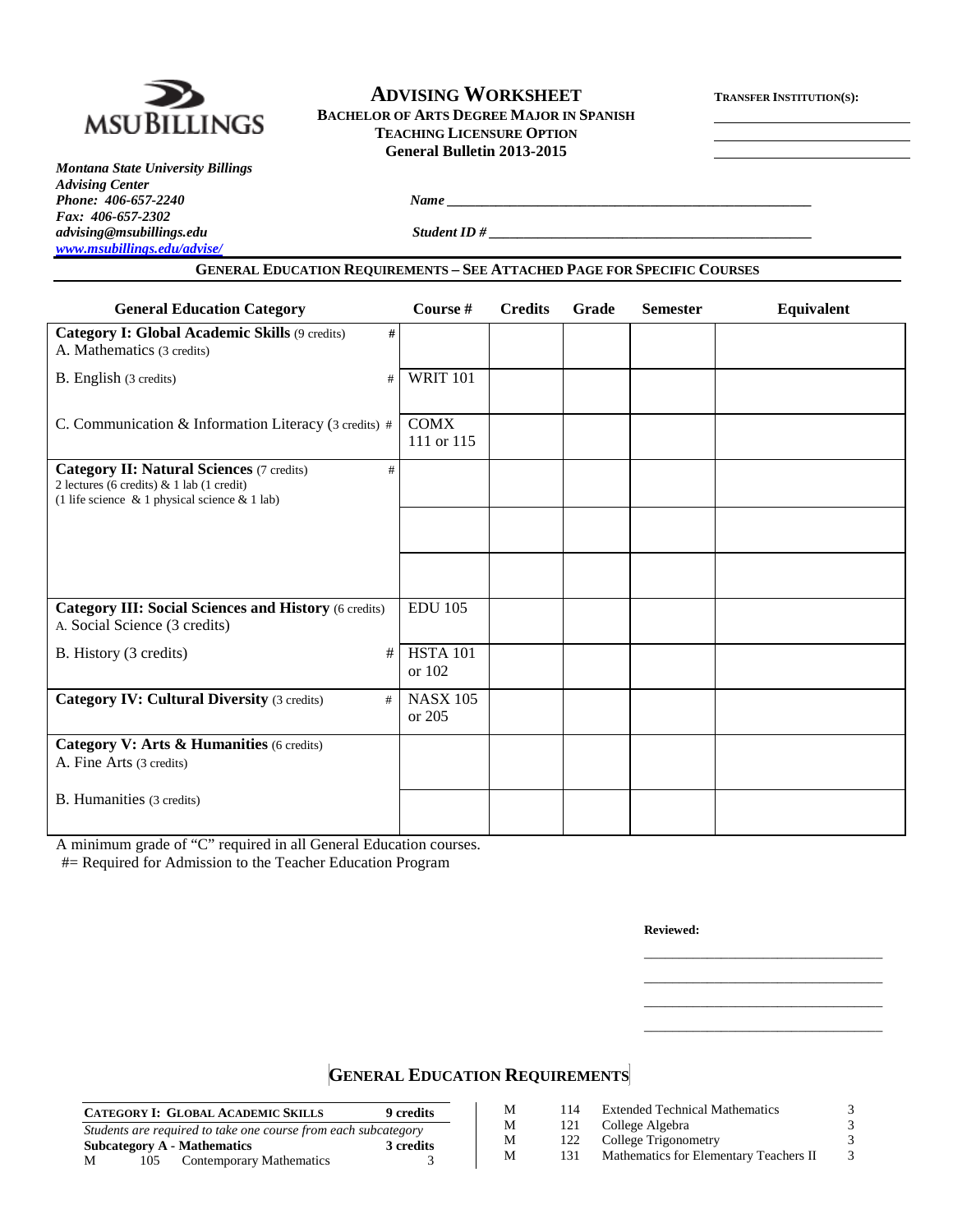| М                       | 143 | <b>Finite Mathematics</b>                                                |   |
|-------------------------|-----|--------------------------------------------------------------------------|---|
| М                       | 171 | Calculus I                                                               |   |
| <b>STAT</b>             | 141 | <b>Introduction to Statistical Concepts</b>                              | 3 |
| <b>STAT</b>             | 216 | Introduction to Statistics                                               |   |
| Subcategory B - English |     | 3 credits                                                                |   |
| WRIT                    | 101 | College Writing I                                                        | 3 |
| WRIT                    | 121 | Introduction to Technical Writing                                        | 3 |
| WRIT                    | 122 | Introduction to Business Writing                                         | 3 |
| WRIT                    | 201 | College Writing II                                                       | 3 |
| WRIT                    | 220 | Business & Professional Writing                                          | 3 |
| WRIT                    | 221 | Intermediate Technical Writing                                           | 3 |
|                         |     | <b>Subcategory C- Communication &amp; Information Literacy 3 credits</b> |   |
| <b>BMIS</b>             | 150 | Computer Literacy                                                        | 3 |
| <b>COMX</b>             | 111 | Introduction to Public Speaking                                          | 3 |
| <b>COMX</b>             | 115 | Introduction to Interpersonal Communication 3                            |   |
| LSCI                    | 125 | Research in the Information Age                                          | 3 |
|                         |     |                                                                          |   |

# **CATEGORY II: NATURAL SCIENCES 6 cr. lecture & 1 cr. lab**

*Students are required to take one course from each subcategory and* 

| at least one corresponding lab or SCIN 101, 102, 103 & 104 |                                                          |                                                |                                  |  |  |  |  |
|------------------------------------------------------------|----------------------------------------------------------|------------------------------------------------|----------------------------------|--|--|--|--|
|                                                            |                                                          | <b>Subcategory A – Life Sciences</b>           | 3-4 credits                      |  |  |  |  |
| <b>BIOB</b>                                                | 101                                                      | Discover Biology                               | 3                                |  |  |  |  |
| <b>BIOB</b>                                                | 102                                                      | Discover Biology Lab                           | 1                                |  |  |  |  |
| <b>BIOB</b>                                                | 160                                                      | Principles of Living Systems                   | 3                                |  |  |  |  |
| <b>BIOB</b>                                                | 161                                                      | Principles of Living Systems Lab               | 1                                |  |  |  |  |
|                                                            |                                                          | <b>Subcategory B – Physical Sciences</b>       | 3-4 credits                      |  |  |  |  |
| ASTR                                                       | 110                                                      | Introduction to Astronomy                      | 3                                |  |  |  |  |
| ASTR                                                       | 111                                                      | Introduction to Astronomy Lab                  | 1                                |  |  |  |  |
| <b>CHMY</b>                                                | 121                                                      | Introduction to General Chemistry              | 3                                |  |  |  |  |
| <b>CHMY</b>                                                | 122                                                      | Introduction to General Chemistry Lab          | 1                                |  |  |  |  |
| <b>CHMY</b>                                                | 141                                                      | College Chemistry I                            | 3                                |  |  |  |  |
| <b>CHMY</b>                                                | 142                                                      | College Chemistry Laboratory I                 | 1                                |  |  |  |  |
| <b>GEO</b>                                                 | 101                                                      | <b>Introduction to Physical Geology</b>        | 3                                |  |  |  |  |
| <b>GEO</b>                                                 | 102                                                      | Introduction to Physical Geology Laboratory    | 1                                |  |  |  |  |
| <b>GPHY</b>                                                | 111                                                      | Introduction to Physical Geography             | 3                                |  |  |  |  |
| <b>GPHY</b>                                                | 112                                                      | Introduction to Physical Geography Lab         | 1                                |  |  |  |  |
| PHSX                                                       | 103                                                      | Our Physical World                             | 3                                |  |  |  |  |
| PHSX                                                       | 104                                                      | Our Physical World Lab                         | 1                                |  |  |  |  |
| PHSX                                                       | 205                                                      | College Physics I                              | 3                                |  |  |  |  |
| PHSX                                                       | 206                                                      | College Physics I Lab                          | 1                                |  |  |  |  |
| PHSX                                                       | 105                                                      | Fundamentals of Phys Sci                       | 3                                |  |  |  |  |
| <b>PHSX</b>                                                | 106                                                      | Fundamentals of Phys Sci Lab                   |                                  |  |  |  |  |
|                                                            | 7 credits<br>Subcategories A and B – Integrated Sciences |                                                |                                  |  |  |  |  |
|                                                            |                                                          | SCIN 101, 102, 103 $&$ 104 Integrated Sciences | $3, \frac{1}{2}, 3, \frac{1}{2}$ |  |  |  |  |

|                                                                |     | <b>CATEGORY III: SOCIAL SCIENCES AND HISTORY</b> | 6 credits |  |  |  |  |
|----------------------------------------------------------------|-----|--------------------------------------------------|-----------|--|--|--|--|
| Students are required to take one course from each subcategory |     |                                                  |           |  |  |  |  |
|                                                                |     | <b>Subcategory A – Social Sciences</b>           | 3 credits |  |  |  |  |
| ANTY                                                           | 217 | Physical Anthropology & Archeology               | 3         |  |  |  |  |
| <b>BGEN</b>                                                    | 105 | Introduction to Business                         | 3         |  |  |  |  |
| <b>COMX</b>                                                    | 106 | Communicating in a Dynamic Workplace             | 3         |  |  |  |  |
| <b>ECNS</b>                                                    | 201 | Principles of Microeconomics                     | 3         |  |  |  |  |
| <b>ECNS</b>                                                    | 202 | Principles of Macroeconomics                     | 3         |  |  |  |  |
| EDU                                                            | 105 | <b>Education and Democracy</b>                   | 3         |  |  |  |  |
| <b>GPHY</b>                                                    | 141 | Geography of World Regions                       | 3         |  |  |  |  |
| HTH                                                            | 110 | Personal Health and Wellness                     | 3         |  |  |  |  |
| <b>PSCI</b>                                                    | 210 | Introduction to American Government              | 3         |  |  |  |  |
| PSCI                                                           | 220 | Introduction to Comparative Government           | 3         |  |  |  |  |
| <b>PSYX</b>                                                    | 100 | Introduction to Psychology                       | 3         |  |  |  |  |
| <b>PSYX</b>                                                    | 231 | <b>Human Relations</b>                           | 3         |  |  |  |  |
| SOCI                                                           | 101 | Introduction to Sociology                        | 3         |  |  |  |  |
| SOCI                                                           | 201 | <b>Social Problems</b>                           | 3         |  |  |  |  |

| Subcategory B - History                             |     |                                             | 3 credits |  |  |  |
|-----------------------------------------------------|-----|---------------------------------------------|-----------|--|--|--|
| <b>HSTA</b>                                         | 101 | American History I                          | 3         |  |  |  |
| <b>HSTA</b>                                         | 102 | American History II                         | 3         |  |  |  |
| <b>HSTR</b>                                         | 101 | <b>Western Civilization I</b>               | 3         |  |  |  |
| <b>HSTR</b>                                         | 102 | <b>Western Civilization II</b>              | 3         |  |  |  |
| <b>HSTR</b>                                         | 103 | Honors Western Civilization I               | 3         |  |  |  |
| HSTR                                                | 104 | Honors Western Civilization II              | 3         |  |  |  |
| <b>PSCI</b>                                         | 230 | Introduction to International Relations     | 3         |  |  |  |
|                                                     |     |                                             |           |  |  |  |
| <b>CATEGORY IV: CULTURAL DIVERSITY</b><br>3 credits |     |                                             |           |  |  |  |
| A&SC/WGSS $274$                                     |     | Women, Culture, and Society                 | 3         |  |  |  |
| ANTY                                                | 220 | Culture and Society                         | 3         |  |  |  |
| ARTH                                                | 160 | Global Visual Culture                       | 3         |  |  |  |
| COMX                                                | 212 | Introduction to Intercultural Communication | 3         |  |  |  |
| <b>GPHY</b>                                         | 121 | Human Geography                             | 3         |  |  |  |
| HTH                                                 | 270 | <b>Global Health Issues</b>                 | 3         |  |  |  |
| LIT                                                 | 230 | World Literature Survey                     | 3         |  |  |  |
| MUSI                                                | 207 | World Music                                 | 3         |  |  |  |
| NASX                                                | 105 | Introduction to Native American Studies     | 3         |  |  |  |
| <b>NASX</b>                                         | 205 | Native Americans in Contemporary Society    | 3         |  |  |  |
| PHL                                                 | 271 | Philosophy & Religion of India              | 3         |  |  |  |
| PHL                                                 | 272 | Philosophy & Religion of China/Tibet/Japan  | 3         |  |  |  |
| REHA                                                | 201 | Introduction to Diversity in Counseling     | 3         |  |  |  |
| RLST                                                | 170 | The Religious Quest                         | 3         |  |  |  |
| SPNS                                                | 150 | The Hispanic Tradition                      | 3         |  |  |  |

|                                                                |     | <b>CATEGORY V: ARTS &amp; HUMANITIES</b> | <b>6</b> credits |  |  |  |
|----------------------------------------------------------------|-----|------------------------------------------|------------------|--|--|--|
| Students are required to take one course from each subcategory |     |                                          |                  |  |  |  |
|                                                                |     | <b>Subcategory A - Fine Arts</b>         | 3 credits        |  |  |  |
| ARTZ                                                           | 101 | Art Fundamentals                         | 3                |  |  |  |
| ARTZ                                                           | 105 | Visual Language-Drawing                  | 3                |  |  |  |
| ARTZ                                                           | 131 | Ceramics for Non-majors                  | 3                |  |  |  |
| CRWR                                                           | 240 | <b>Intro Creative Writing Workshop</b>   | 3                |  |  |  |
| FILM                                                           | 160 | Introduction to World Cinema             | $\overline{3}$   |  |  |  |
| LIT                                                            | 270 | Film & Literature                        | 3                |  |  |  |
| MART                                                           | 260 | Computer Presentation and Animation      | 3                |  |  |  |
| MUSI                                                           | 101 | <b>Enjoyment of Music</b>                | 3                |  |  |  |
| MUSI                                                           | 114 | Band: MSUB Symphonic                     | 1                |  |  |  |
| MUSI                                                           | 131 | Jazz Ensemble I: MSUB                    | 1                |  |  |  |
| MUSI                                                           | 147 | Choral Ensemble: University Chorus       | 1                |  |  |  |
| THTR                                                           | 101 | Introduction to Theatre                  | 3                |  |  |  |
| THTR                                                           | 120 | Introduction to Acting I                 | 3                |  |  |  |
|                                                                |     | <b>Subcategory B - Humanities</b>        | 3 credits        |  |  |  |
| ARTH                                                           | 150 | Introduction to Art History              | 3                |  |  |  |
| <b>HONR</b>                                                    | 111 | Perspectives and Understanding           | 3                |  |  |  |
| <b>LIT</b>                                                     | 110 | Introduction to Literature               | 3                |  |  |  |
| LIT                                                            | 240 | The Bible as Literature                  | 3                |  |  |  |
| PHL.                                                           | 110 | Introduction to Ethics                   | 3                |  |  |  |
| PHI.                                                           | 111 | Philosophies of Life                     | 3                |  |  |  |

**Total 31**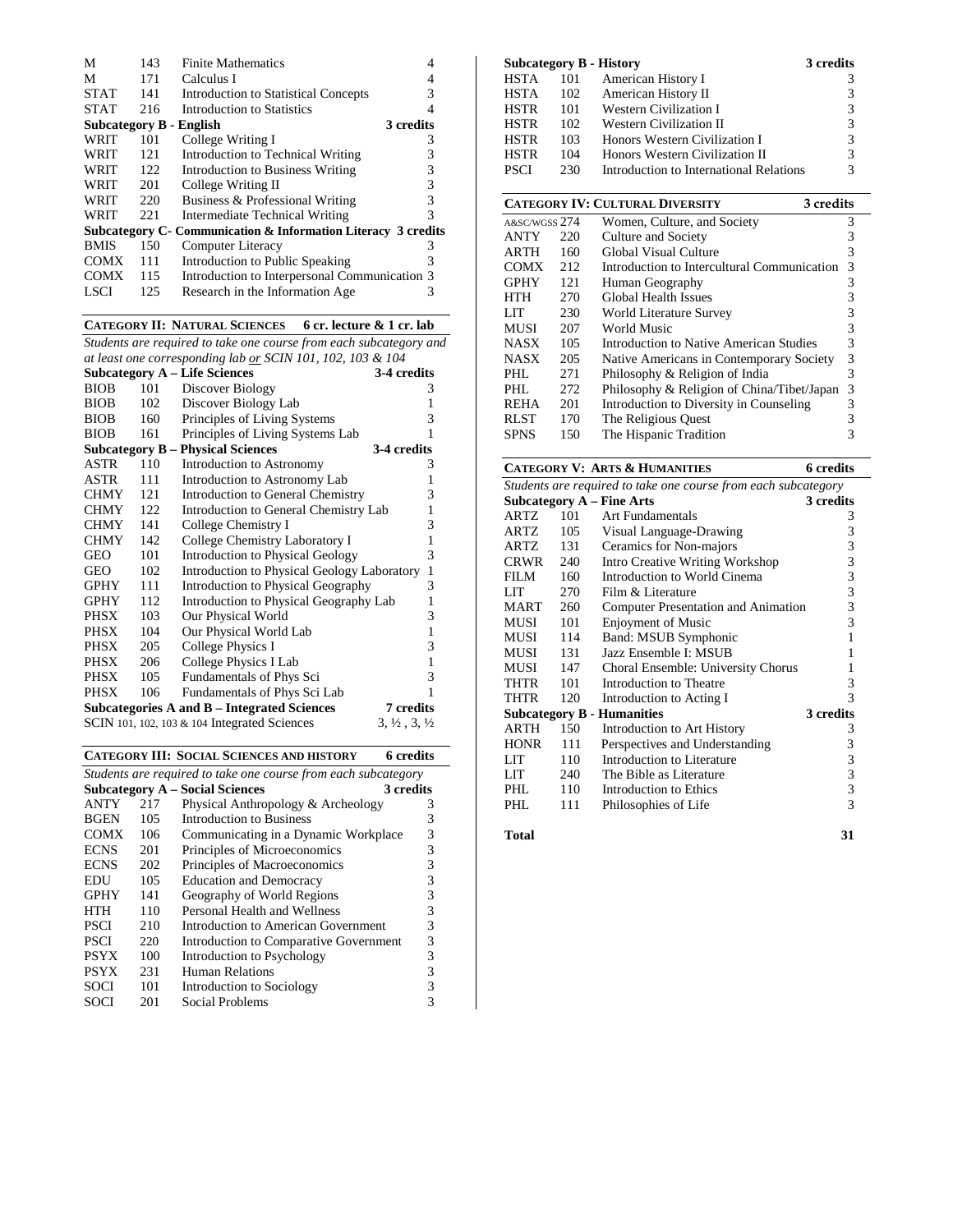|                                                                      |                                    | <b>Course</b>                                    | <b>Credits</b> | Grade | <b>Semester</b> | Equivalent |  |
|----------------------------------------------------------------------|------------------------------------|--------------------------------------------------|----------------|-------|-----------------|------------|--|
| A minimum grade of $C$ or better is required in all major coursework |                                    |                                                  |                |       |                 |            |  |
|                                                                      | <b>Professional Education Core</b> |                                                  |                |       |                 |            |  |
| $*$ #EDU                                                             | 105                                | <b>Education and Democracy</b>                   | 3              |       |                 |            |  |
| ^#EDU                                                                | 220/                               | Human Growth and Development/                    | 3              |       |                 |            |  |
|                                                                      | 220L                               | Lab (45 hour practicum required)                 |                |       |                 |            |  |
| #EDU                                                                 | 221                                | <b>Educational Psychology and Measurement</b>    | 3              |       |                 |            |  |
| $^{\wedge\text{HEDSP}}$                                              | 204                                | Introduction to Teaching Exceptional Learners    | 3              |       |                 |            |  |
|                                                                      |                                    | (15 hour practicum required)                     |                |       |                 |            |  |
| <b>HTH</b>                                                           | 412                                | Alcohol, Tobacco and Other Drug Awareness (ATOD) |                |       |                 |            |  |
| <b>EDU</b>                                                           | 333                                | Reading and Writing Across the Curriculum        | 3              |       |                 |            |  |
| <b>EDU</b>                                                           | 380                                | Introduction to Curriculum Planning/Practice     | 2              |       |                 |            |  |
| <b>EDU</b>                                                           | 354                                | Secondary Junior Field                           | 2              |       |                 |            |  |
| <b>EDU</b>                                                           | 497C                               | Methods: K-12 Modern Language                    | 2              |       |                 |            |  |
| <b>EDU</b>                                                           | 406                                | Philosophical, Legal & Ethical Issues in         | 3              |       |                 |            |  |
|                                                                      |                                    | Education                                        |                |       |                 |            |  |
| <b>EDU</b>                                                           | 495A                               | <b>Student Teaching: K-12</b>                    | 9              |       |                 |            |  |

# **#Required for Admission to the Teacher Education Program.**

# **\* May satisfy Academic Foundations/General Education requirements.**

### **Required Courses**

| ---------    |     |                                    |   |  |  |
|--------------|-----|------------------------------------|---|--|--|
| <b>ASPNS</b> | 201 | Intermediate Spanish I             | 3 |  |  |
| <b>ASPNS</b> | 202 | Intermediate Spanish II            | 3 |  |  |
| <b>SPNS</b>  | 305 | <b>Spanish Phonetics</b>           | 3 |  |  |
| <b>SPNS</b>  | 311 | Hispanic Culture & Civilization I  | 3 |  |  |
| <b>SPNS</b>  | 312 | Hispanic Culture & Civilization II | 3 |  |  |
| <b>ASPNS</b> | 321 | Advanced Spanish Conversation I    | 3 |  |  |
| <b>ASPNS</b> | 322 | Advanced Spanish Conversation II   | 3 |  |  |
| <b>SPNS</b>  | 405 | Spanish Composition and Grammar I  | 3 |  |  |
| <b>SPNS</b>  | 406 | Spanish Composition and Grammar II | 3 |  |  |

^Students with fluency may receive credit for these courses through the challenge mechanism.

In addition to language courses, it is recommended that students, in consultation with their advisors, select appropriate courses in other disciplines which will enhance their preparation to teach Spanish.

# **Restricted Electives**

| A. Select one course from the following: |     |                                       |  |  |  |  |  |
|------------------------------------------|-----|---------------------------------------|--|--|--|--|--|
| <b>SPNS</b>                              | 455 | Topics in Spanish American Literature |  |  |  |  |  |
| <b>SPNS</b>                              | 456 | Topics in Spanish Literature          |  |  |  |  |  |

# B. Select **one** course from the following.

| LANG        | 495 | Abroad<br>study<br>.                     |                          |  |  |
|-------------|-----|------------------------------------------|--------------------------|--|--|
| <b>SPNS</b> | 498 | Internship<br>Cooperative .<br>Education | $\overline{\phantom{0}}$ |  |  |

#### C. Select **one** upper division course in consultation with advisor (3 credits)

| seieci<br>one<br>1.721110<br>upper<br>сош<br>aivision<br>еопѕштаноп<br>71 S.C<br>WIII<br>70.IUS.<br>$\overline{a}$<br>LNE |  |  |  |  |  |  |  |
|---------------------------------------------------------------------------------------------------------------------------|--|--|--|--|--|--|--|
|                                                                                                                           |  |  |  |  |  |  |  |
|                                                                                                                           |  |  |  |  |  |  |  |
|                                                                                                                           |  |  |  |  |  |  |  |